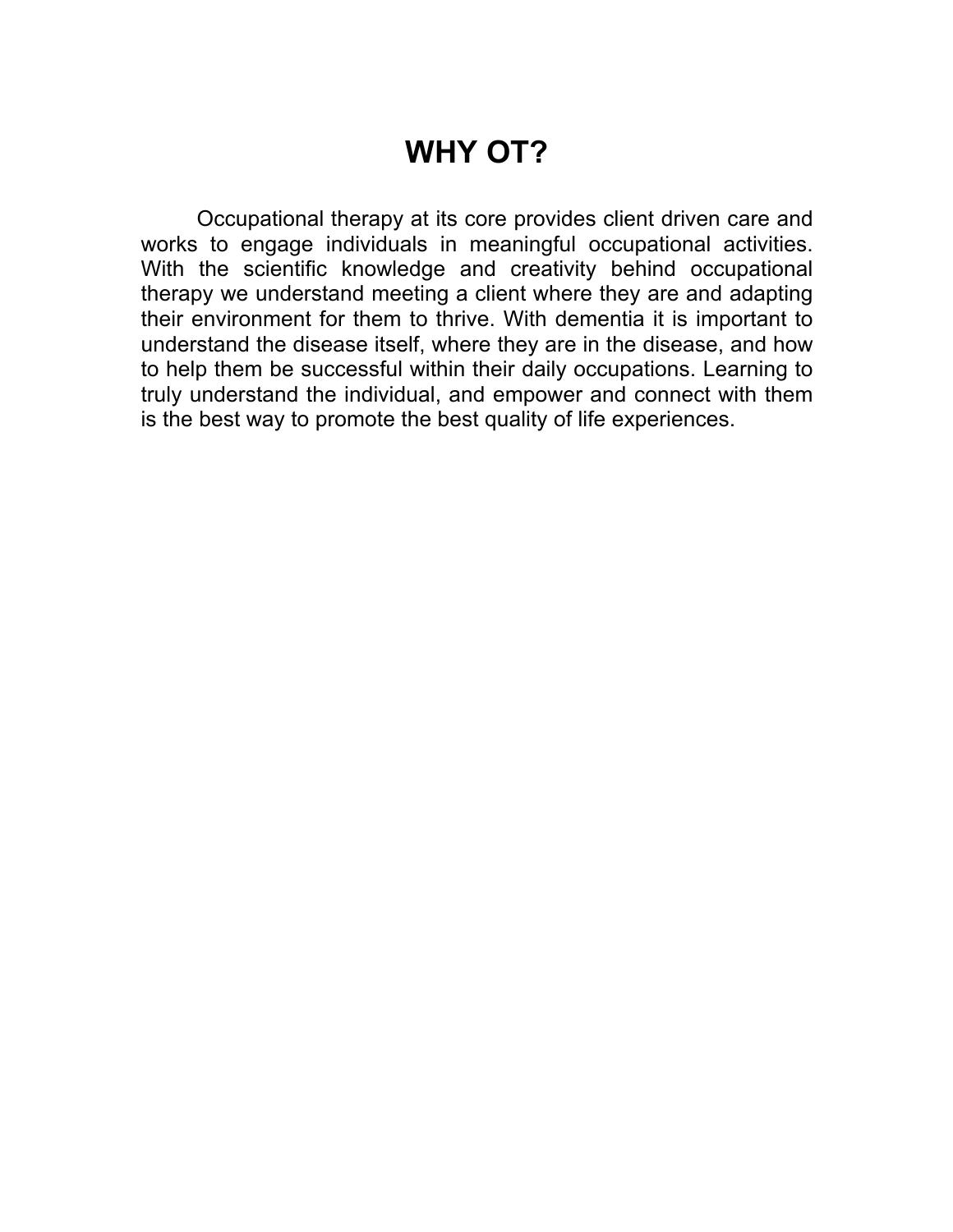### **Early Warning Signs of Dementia**

- Worsening judgment
- Not remembering where you placed an item, forgetting familiar tasks  $\rightarrow$ Example- leaving the stove on, forgetting to pay the bills, wearing the same clothes day after day when there are plenty of others in the drawers and closet
- Repetition of phrases within a short time span
- Struggle finding words
- Confused about time, season, people, and location  $\rightarrow$  Examples- getting lost on the interstate and not knowing what exit to take or not able to follow road signs and are going the wrong way; grabbing a winter coat to put on and its 80 degrees outside; forgetting the most recent place they are living, asking "How did I get here?"
- Executive functioning skills have declined greatly
- No longer able to problem solve
- Mood and personality changes

#### **Three Forms of Dementia**

- *Alzheimer's-* most common type, shrinkage of the brain due to plaques and the hippocampus is main area affected controlling new learning resulting in short term memory loss
- *Vascular-* second most common type, caused by multiple TIA's (transient ischemic attacks), strokes, and high blood pressure- not enough oxygen in the brain
- *Lewy-body (LBD*)- brain disorder in which Lewy-bodies build up in areas of the brain, the basal ganglia, which affects procedural learning, motor control centers, and the planning process*.* It occurs in 20-50% of dementia cases and is often misdiagnosed or overlooked as Parkinson's or Parkinson's with a comorbidity of Alzheimer's.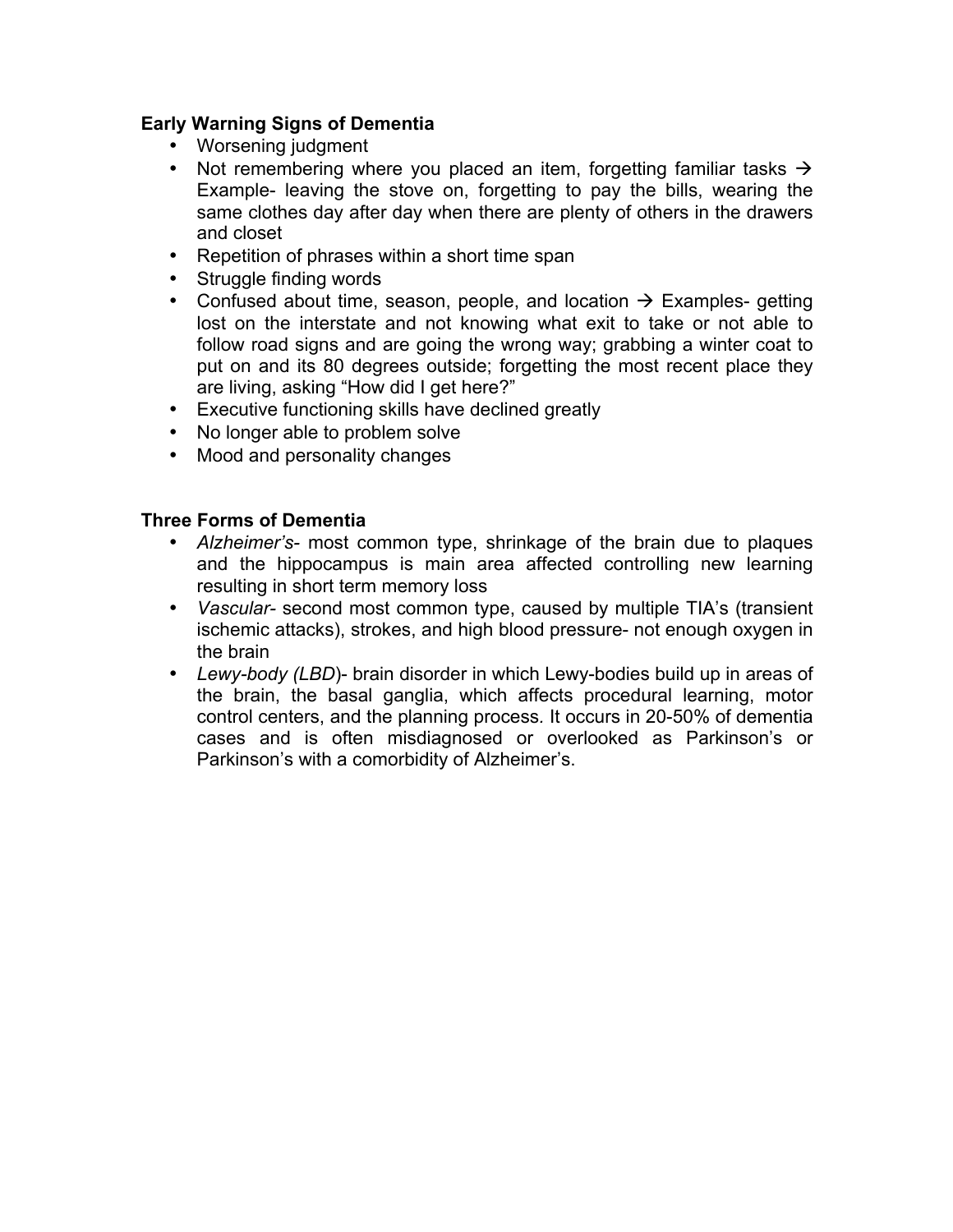## **Lewy Body Dementia**

*Symptomology:* 

- Intention and resting tremor
- Fast breathing
- Difficulty chewing and swallowing foods
- Rigidity occurs when trying to elicit movement (stiffness)
- Speech is hard to understand
- Flat facial expressions
- Thinking problems
- Hallucinations
- Loss of mobility
- Syncopal episodes (fainting)
- Short, shuffling gait pattern
- Unable to sit in an upright position
- Insomnia issues (disrupted sleep patterns)

*Diagnosis:* 

- 5 symptoms must be observed for diagnosis
- Can be detected with lumbar puncture and PET scans
- MRI and CT scans do not detect as easily

*Medications:* 

- Anticholinergic, a medication often used for Parkinson symptoms, may increase hallucination, delusions, or confusion.
- Traditional antipsychotic medications that are used prescribed for Alzheimer's, such as haloperidol, should be avoided as these affect a brain with Lewy-body dementia differently.

## *Caregiver Tips:*

- Do not put them to bed right after eating; it messes up the digestive tract.
- Pay attention to their swallow
- Rapid short breathing patterns may be observed, so slow down and show them slow controlled breathing so they will mimic.
- Rhythmic, automatic movements are best
- Hypersensitivity areas include: hands, soles of feet, mouth, toes, genitalia
- Walkers and assisted devices that aid in guided ambulation increase the risk for falling

\*See the Lewy Body Dementia Association page for additional information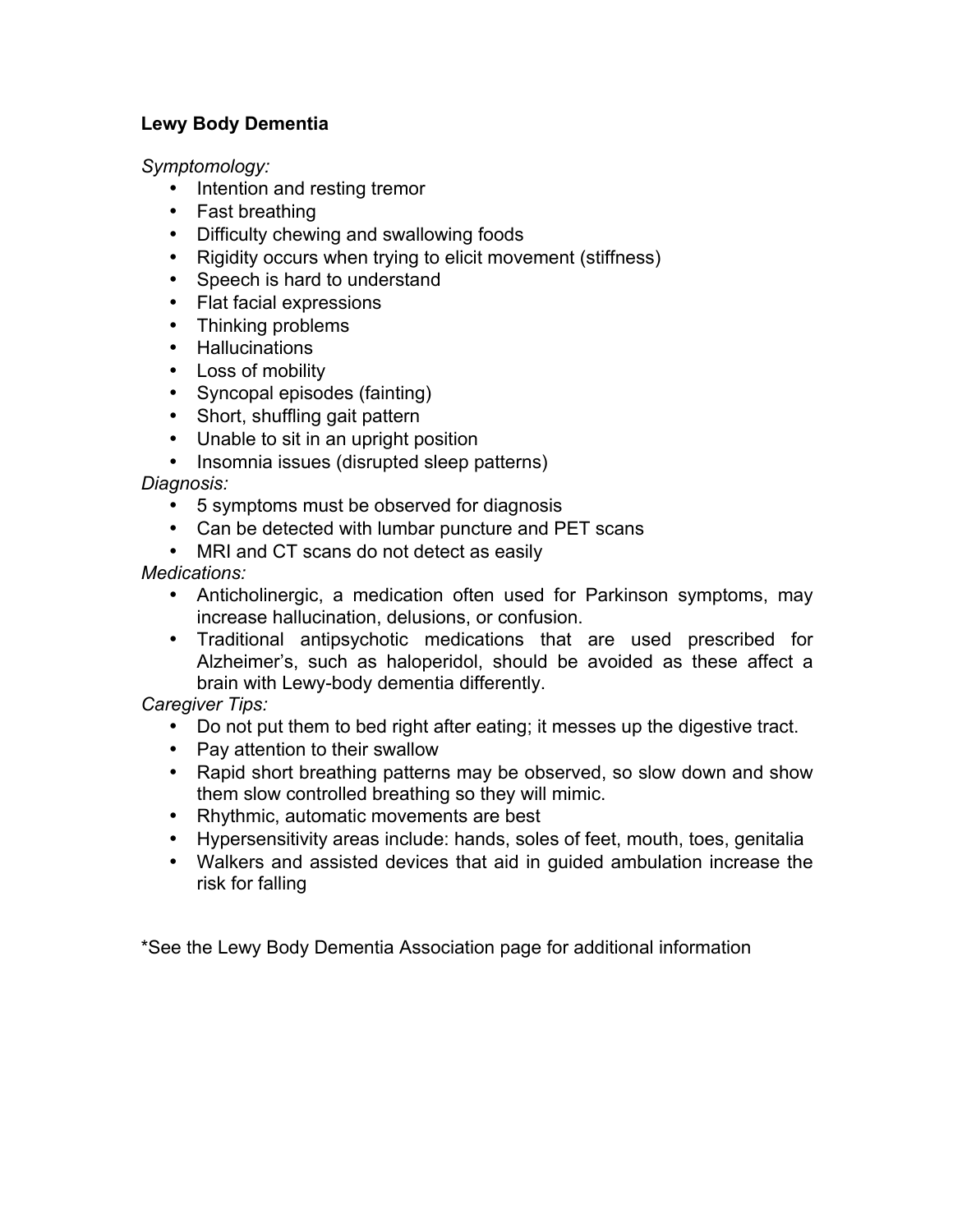## **Alzheimer's Brain Changes That Occur**

- Loss of brain cells
- Shrinking of brain size
- Plaques and tangles damage nerve cells plaques form from clumping of protein beta-amyloid



- $\rightarrow$  Hippocampus shrinkage
- $\rightarrow$  Cortex shrinkage
- $\rightarrow$  Ventricles enlarged
- $\rightarrow$  Words, language centers affected
- $\rightarrow$  Temper, mood, and ability to control imulses affected

## **Alzheimer's Disease Specific Brain Changes**

FRONTAL LOBE $\rightarrow$  reasoning, personality, movement, speech, alertness, safety PARIETAL LOBE $\rightarrow$  perceptions, senses, language

AMYGDALA $\rightarrow$  emotions, anger, fear, sex

OCCIPITAL LOBE $\rightarrow$  vision, interprets information from eyes, position, movements

HIPPOCAMPUS $\rightarrow$  memory, short-term memory, stores new memories, learning processes

TEMPORAL LOBE $\rightarrow$  hearing, memory, language

CEREBRAL CORTEX $\rightarrow$  sensations, sights, sounds, problem solving, generating of thoughts, making plans, forming and storing memories, control voluntary movement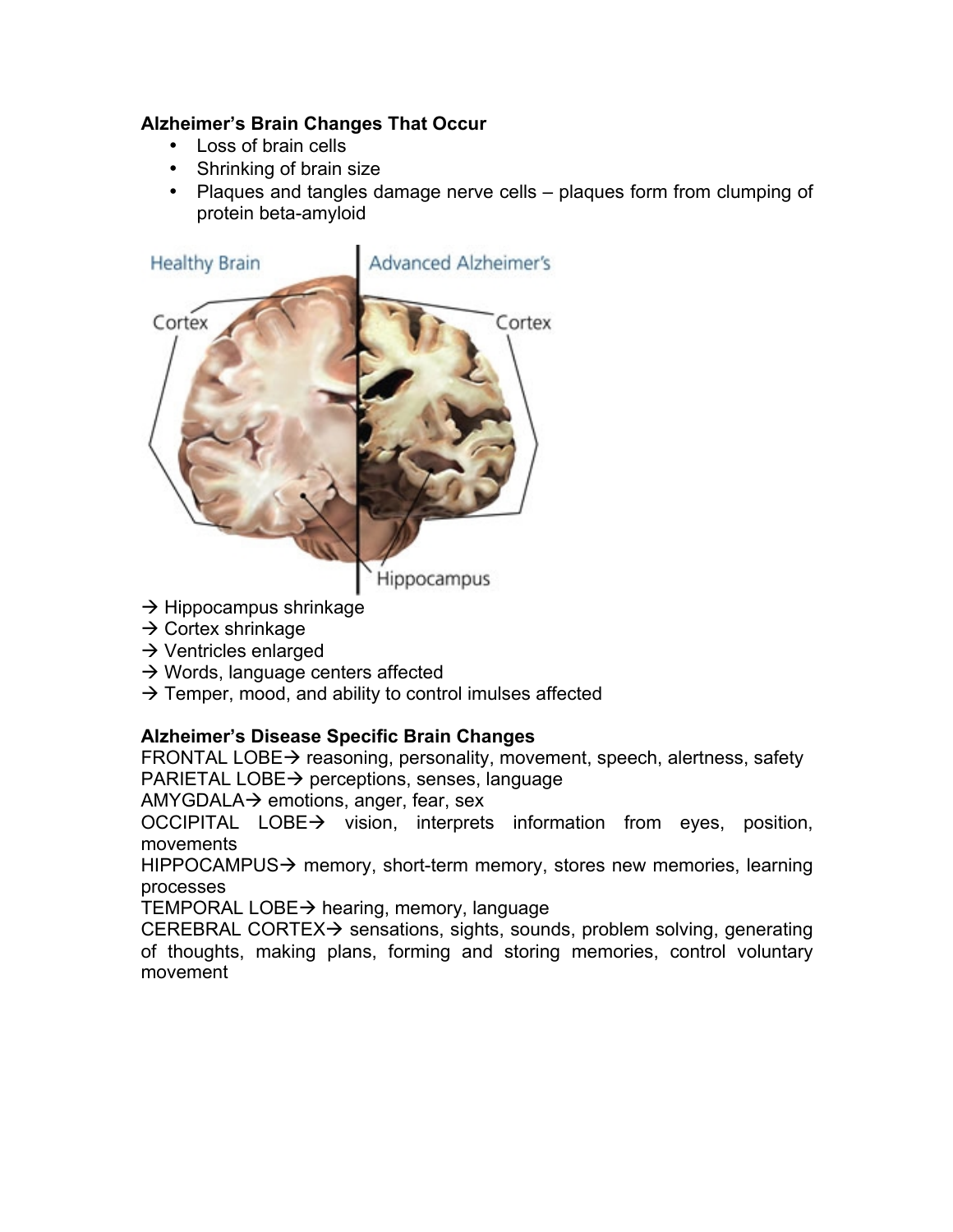#### **MRI Brain Imaging**

- $\div$  "In the autosomal-dominant forms of Alzheimer disease, the rate of atrophy of the medial temporal structures differentiates affected individuals from control subjects as early as 3 years before the clinical onset of cognitive impairment" (Ramachandran, 2016).
- "Although hippocampal volume has been shown in MRI studies to be associated with cognitive impairment in patients with Alzheimer disease, hippocampal texture has also been shown to be a predictor of conversion of mild cognitive impairment to Alzheimer disease, according to the Alzheimer's Disease Neuroimaging Initiative" (Ramachandran, 2016).
- \* MRI findings show the hippocampal volume was highly associated with Alzheimer's disease by stating, "Hippocampal volume was the best discriminator, although a number of medical temporal-lobe structures were studied, including the amygdala and the parahippocampal gyrus" (Ramachandran, 2016).
- Ramachandran, T. 15 March 2016. Alzheimer's Disease Imaging. Retrieved from: https://emedicine.medscape.com/article/336281-overview#a3

\*\*The only true way to detect Alzheimer's is an autopsy after death.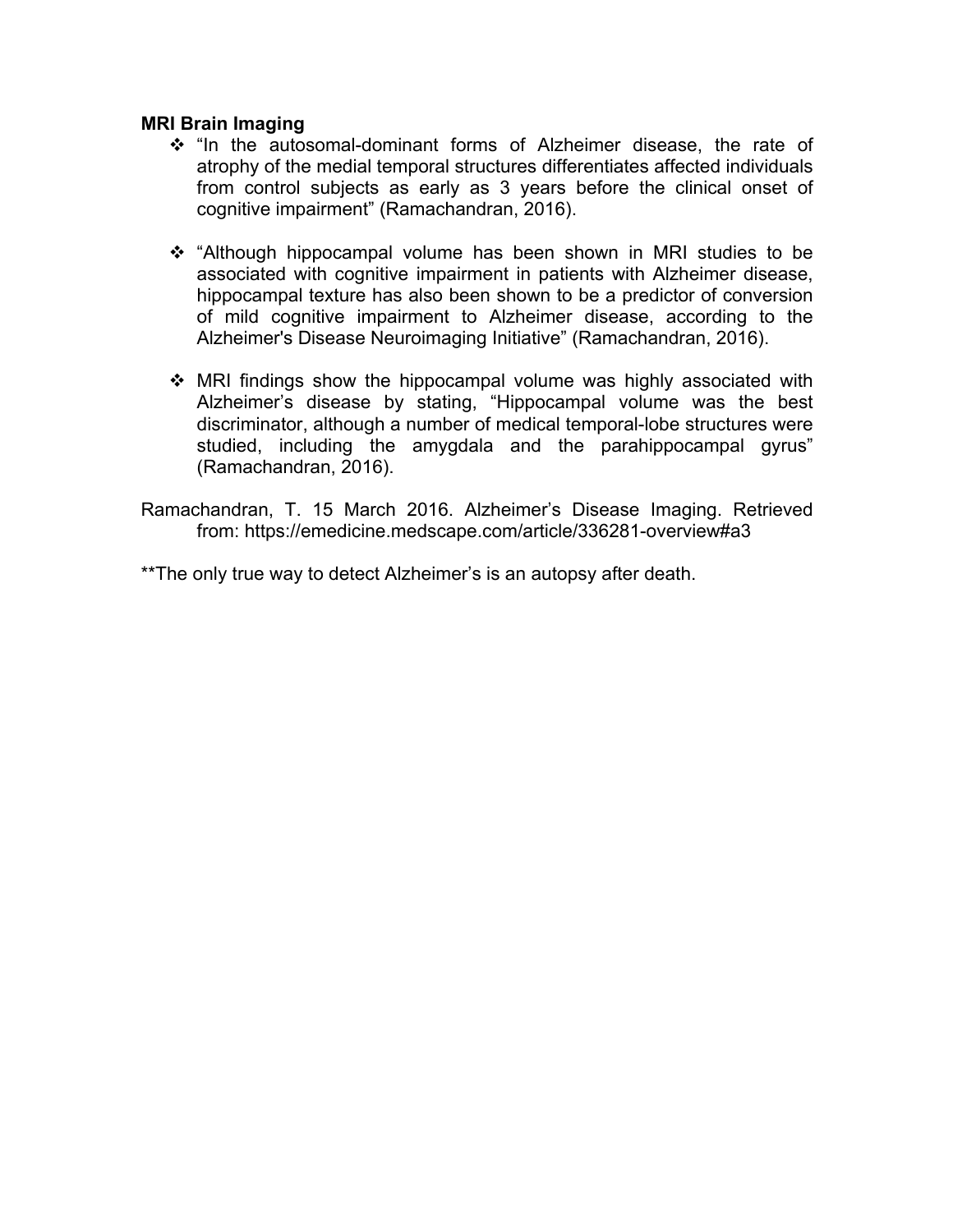## **Stages of Alzheimer's**

Early stage

- Forgets time and place
- Idiosyncratic behaviors (anxious, irritable)
- Falls asleep easy
- Communication issues surface
- Lack of engagement
- Memory and concentration issues arise (repeat questions, forgets history and names)
- Struggle planning things

Middle stage

- Needs help with appropriate dressing and toileting
- Steady need for caregivers
- Hygiene decline
- Hallucinations can be present
- Longest decline during this stage
- Often repeats routines over and over  $\rightarrow$  needs cueing and daily support with daily routines
- Orientation to time, place, and location may not match reality
- Challenged by transitions
- Reacts to changes in the environment
- Aggressive behaviors  $\rightarrow$  resident to resident conflict
- Pacing
- Wandering (1/2 of people with Alzheimer's Disease)
- Carry items around and set them down anywhere (ex. many residents carry baby dolls)
- Driving is a big challenge you can say "I am sorry, I am worried and concerned so you do not get hurt." VALIDATE FEELINGS- "**I am sorry** this is happening." "**You are right**, I see your concern with this."
- PERSON FIRST, DEMENTIA SECOND $\rightarrow$  protect relationships
- At the end of the middle stage, difficulty with chewing and swallowing may occur and may not understand what to do with food
- Fine motor in feet and lower extremities decline- lose balance and FALL, FALL, FALL!
- Pay attention to skin integrity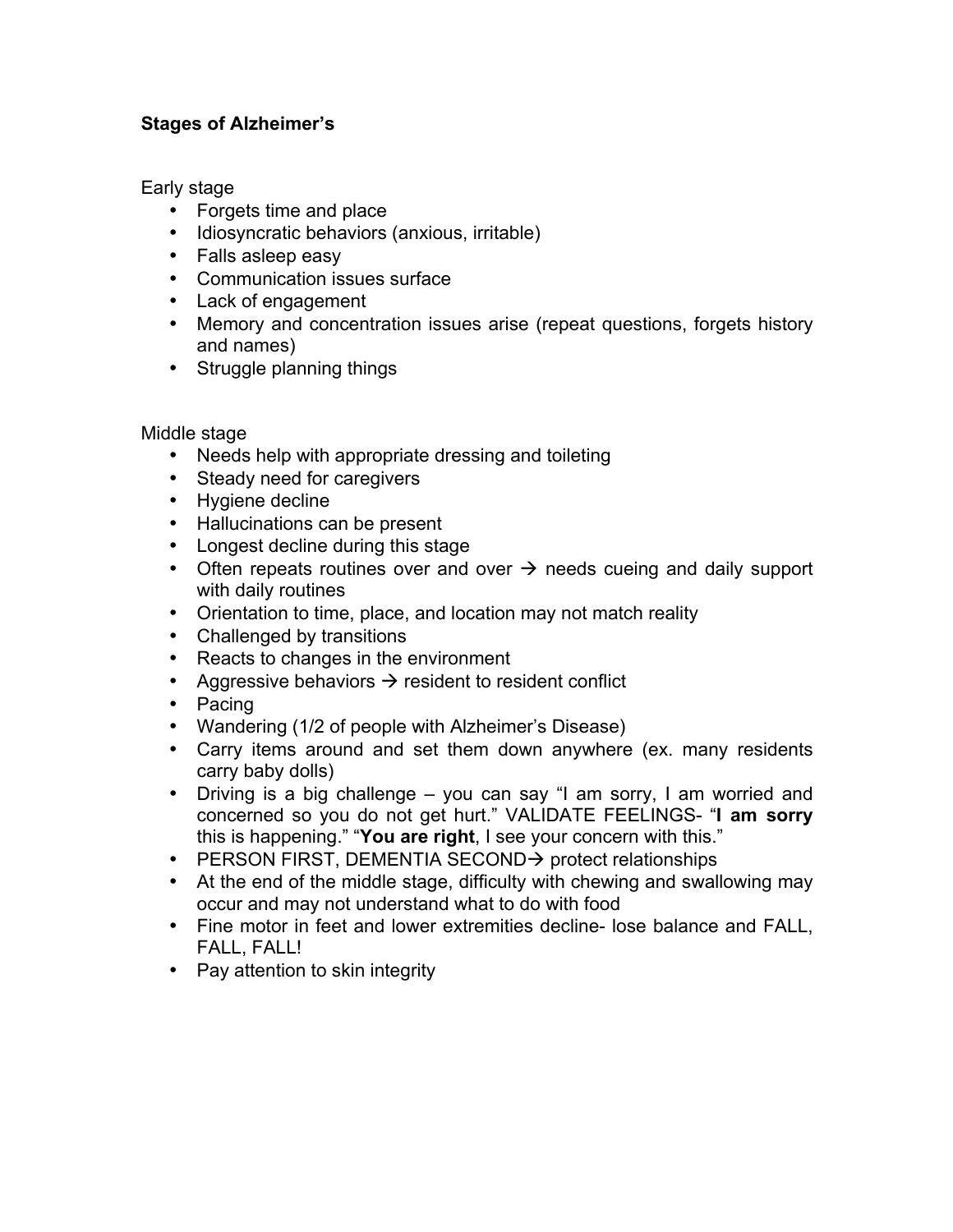Late stage

- Complete deterioration/lack of functioning no protective reactions, no appetite
- Cannot write or complete reading material  $\rightarrow$  problems with gaze
- May become bedridden
- No voluntary movements
- Skin thinning
- Severe incontinence
- Sleeps more than usual due to sleep disruptions let them sleep!
- Repetitive movements
- Hospice services needed  $\rightarrow$  Learn the art of saying "letting go" rather than "giving up"
- Pneumonia/heart failure/diabetes/infections are causes of death during this stage  $\rightarrow$  they may need you to say the words that it is okay to go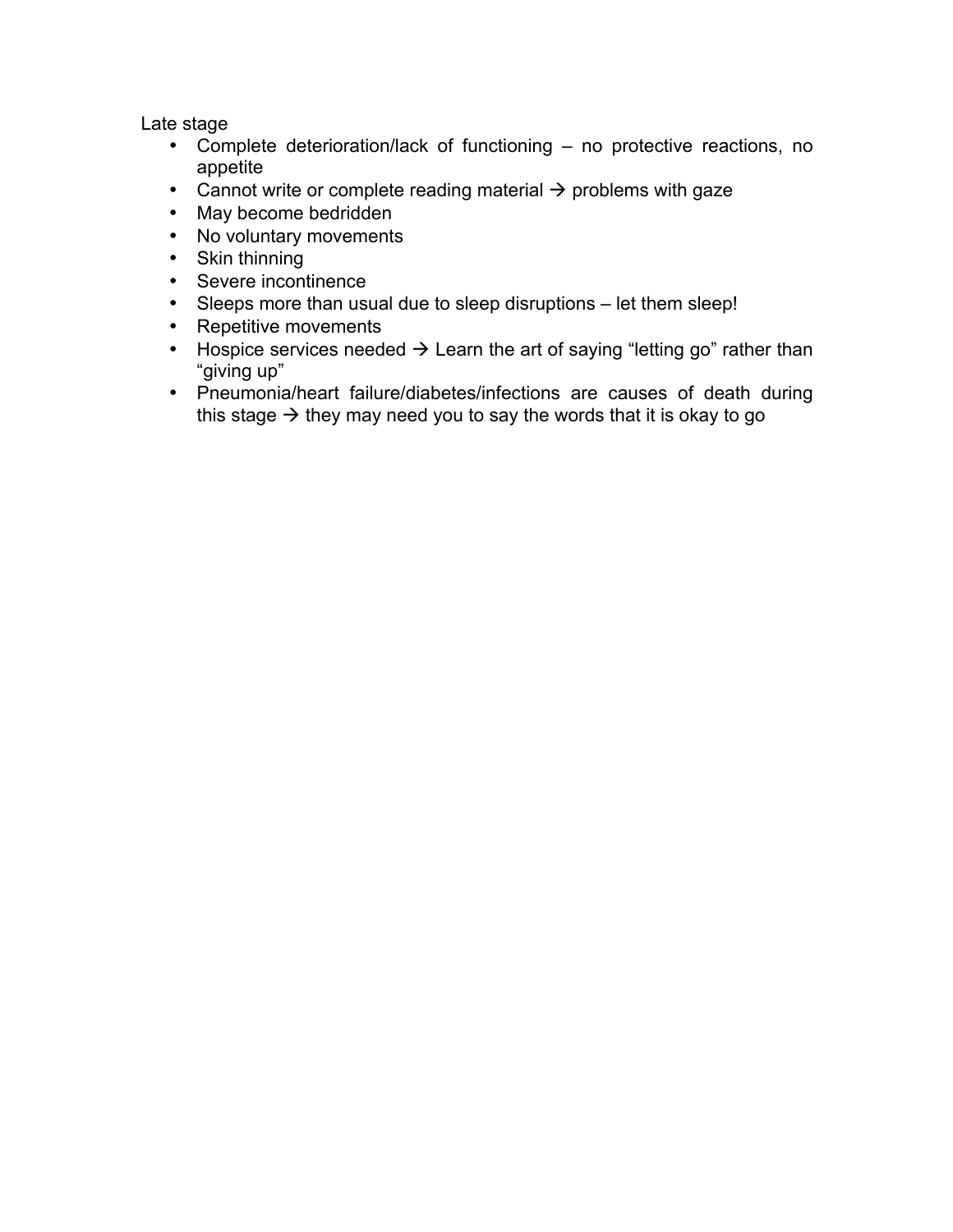Tips for the Caregiver:

- \* Apathy (suppression of emotions of passion, motivation, excitement, interest) is a problem within all stages
- $\div$  Learn to go with the flow
- ❖ Choose your battles
- $\div$  Protect relationships and focus on the person within
- v Learn to say "I am sorry" and "You are right"
- $\div$  Do not bark commands Ex. Do not say "Brush your teeth" but "here is your toothbrush" and move your hand like a toothbrush if they need cueing
- $\div$  Do not be negative Ex. "You cannot wear that!" but say "Could you wear this shirt? I love this one!" (Help them feel good about the decision you are wanting.)
- $\div$  Enter into their reality!! Picture yourself in their world!
- $\div$  All behavior has meaning so identify the triggers and outline an activity/plan
- $\div$  Redirecting behaviors are helpful with catastrophic reactions
- $\div$  Reduce lighting is helpful at night
- $\div$  Be creative in conversation
- $\cdot$  Do not say, "I can't let you" they need to know you have respect for them
- $\div$  Write things down! Example $\rightarrow$  keep a schedule/calendar
- $\cdot$  When you are experiencing frustration with a loved one: step back, respond-do not *react*, be flexible with making a plan, control the environment, take care of yourself)
- $\cdot$  Do not argue or get angry with them, or even raise your voice- they understand that emotion and it will only heighten the circumstances. Do not ask if they remember something, simply validate what they are telling you.
- $\cdot$  Majority of people live 4-8 years with Alzheimer's Disease, but can even last up to 20 years.
- $\cdot$  In the end stages of dementia, strong muscle groups will overpower and cause the body to curl in (arms curl in, head down, crossed legs, hunched back) - although this may look painful, do not pry them open  $\rightarrow$  when washing them wash from the back and reach underneath arms
- $\cdot \cdot$  In the end stages of dementia, their body does not want food and whether you give them food or not it isn't processing like it should so it doesn't really matter  $\rightarrow$  learn to cope with this thought- the body is shutting down

\*\*Thinking, memory, communication, and mood are all affected by catastrophic reactions, which are strong emotional reactions, a person with dementia experiences.

\*\*Identifying, understanding, and responding are ways the brain changes that are affected by sensory inputs of people with dementia.

\*\*Use your senses: visual, auditory, tactile touch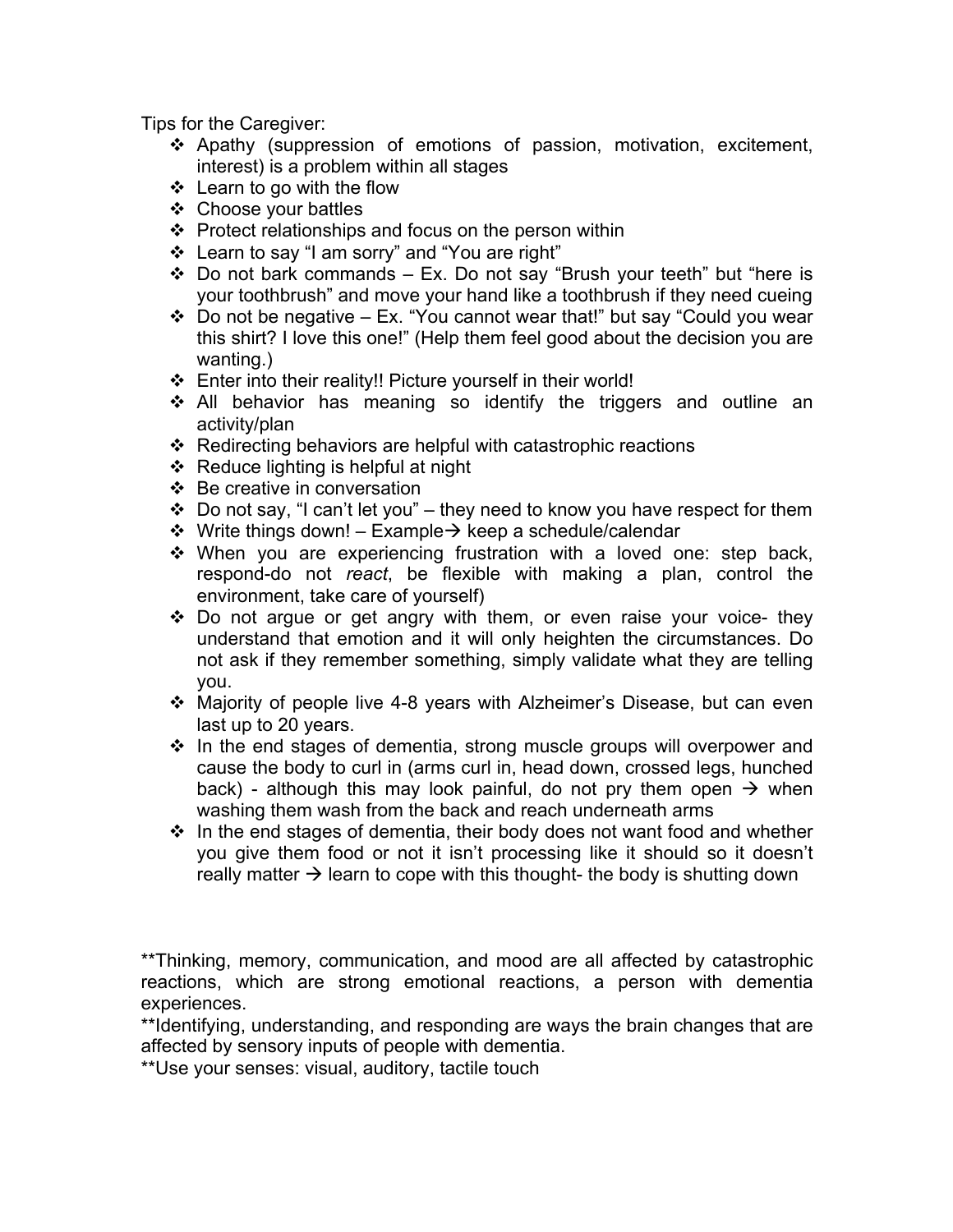## **Gems Brain Change Model by Teepa Snow**

#### **Sapphire ~ True Blue ~ Optimal Cognition, Healthy Brain**

- True to self: personal preferences remain basically the same
- Can be flexible in thinking and appreciate multiple perspectives
- Stress/pain/fatigue may trigger Diamond state: back to Sapphire with relief
- Able to suppress and filter personal reactions: chooses effective responses
- Selects from options and can make informed decisions
- Processes well and able to successfully transition
- Aging doesn't change ability: processing slows, more effort/time/practice needed

*"My brain is healthy - true blue. If I am aging normally or distressed, it may be hard for me to find words. I can describe what I am thinking so you understand. I may talk to myself because I am giving myself cues and prompts. I can learn new things and change habits, but it takes time and effort. Honoring my choices and preferences, when possible, is important. I need more time to make decisions. Give me the details and let me think about it before you need an answer. I am able to remember plans and information but supports are helpful. I may like specific prompts such as notes, calendars, and reminder calls. Health changes in vision, hearing, balance, coordination, depression, anxiety, pain, or medication may impact my behavior, but my cognitive abilities remain the same."*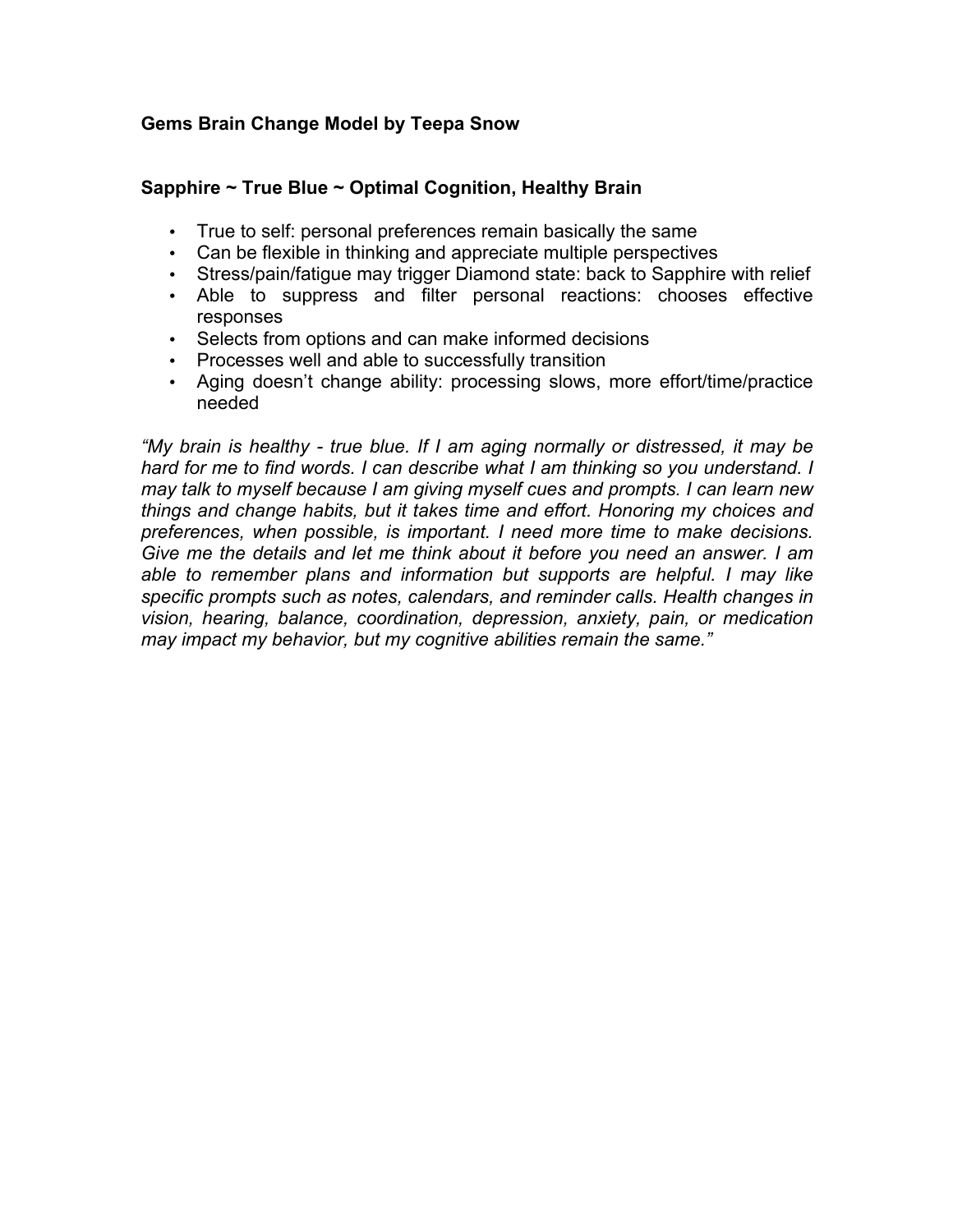## **Diamond ~ Clear and Sharp ~ Routines and Rituals Rule**

- Displays many facets: behavior and perspective can shift dramatically
- Prefers the familiar and may resist change: challenged by transitions
- More rigid and self-focused; sees wants as needs, when stressed
- Personal likes/dislikes in relationships/space/belongings etc, become more intense  $\rightarrow$  controls important roles and territory
- Reacts to changes in environment; benefits from familiar; functional/forgiving
- Needs repetition and time to absorb new/different information or routines
- Trusted authority figures can help: reacts better when respect is mutual
- Only 20% of individuals are diagnosed at this stage.

*"My overall cognition is clear and sharp. When happy and supported, I am capable and shine in my abilities. When distressed, I can be cutting and rigid and may see help as a threat. I have trouble seeing other points of view and may become less aware of boundaries or more possessive about my relationships, personal space, and belongings. I have many facets so people see me differently depending on the situation. This can cause conflict among my family, friends, or care team as it's hard to tell if I am choosing my behavior or truly have limits in my ability. I can socially engage and have good cover skills. People will vary in their awareness of what is happening to me. I want to keep habits and environments as they have always been, even if they are problematic for me or others. I am often focused on the past, personal values, or finances. I will need help to make changes in my life; it's hard for me. I can be in a Diamond state for reasons other than dementia."*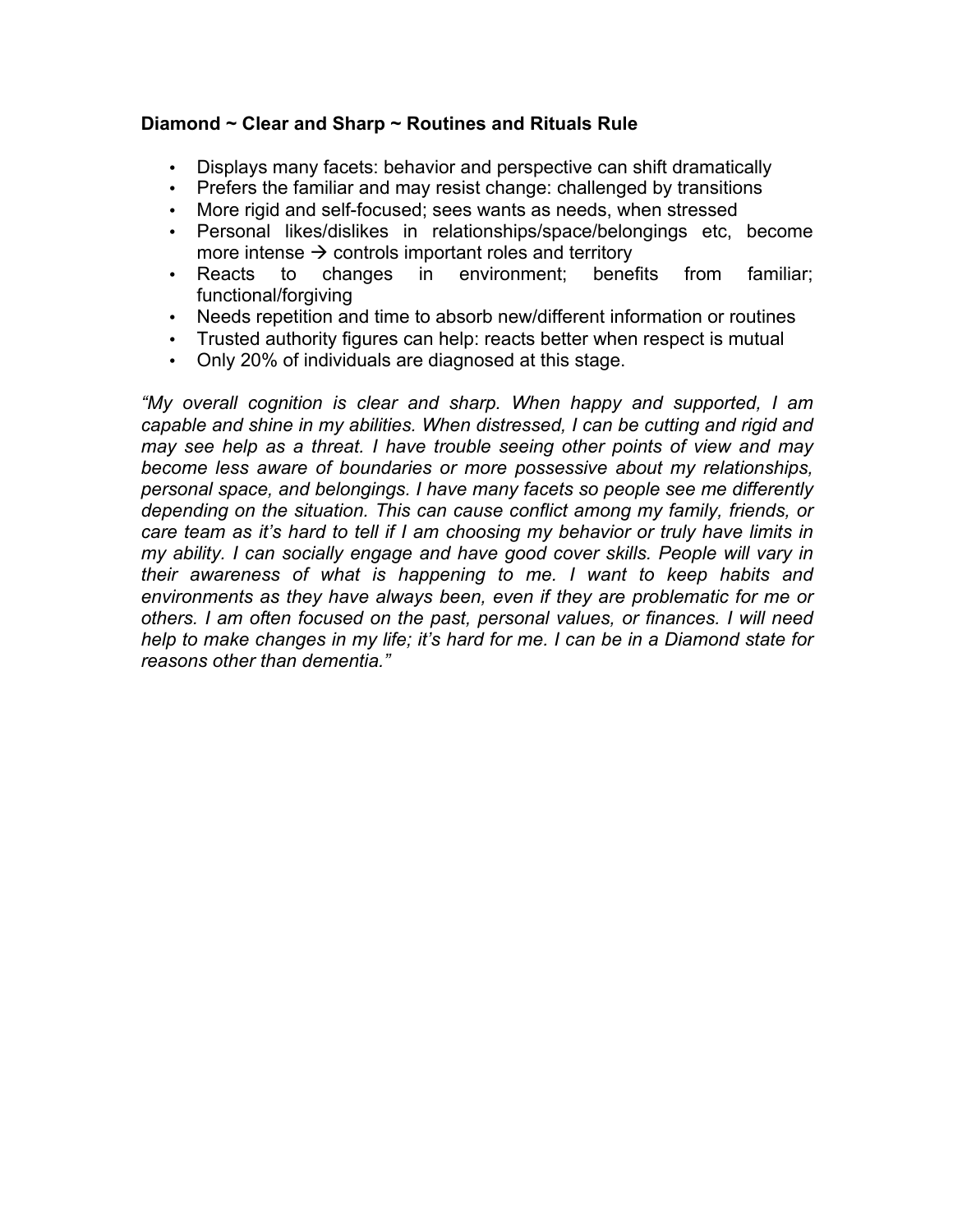#### **Emerald ~ Green and On the Go With a Purpose ~ Naturally Flawed**

- Sees self as able and independent, with limited awareness of changes in ability
- Lives in moments of clarity mixed with periods of loss in logic/reason/perspective
- Understanding and use of language change: vague words and many repeats
- Cues and support help when getting to/from places and doing daily routines
- Awareness of time, place, and situation will not always match current reality
- Strong emotional reactions are triggered by fears, desires, or unmet needs
- Needs to know what comes next: seeks guidance and assistance to fill the day

*"II am flawed; it is part of being a natural emerald. I tend to be focused on what I want or need in this moment and may not be aware of my own safety or changing abilities. I can chat socially, but I typically miss one out of every four words and cannot accurately follow the meaning of longer conversations. I won't remember the details of our time together, but I will remember how your body language and tone of voice made me feel. I may hide or misplace things and believe someone has taken them. My brain will make up information to fill in the blanks, which makes you think I am lying. If you try to correct me or argue, I may become resentful or suspicious of you. I am not always rational, but I don't want to be made to feel incompetent. My brain plays tricks on me, taking me to different times and places in my life. When I am struggling, I may tell you, "I want to go home." To provide the help and assistance I need, you must go with my flow, use a positive, partnered approach, and modify my environment."*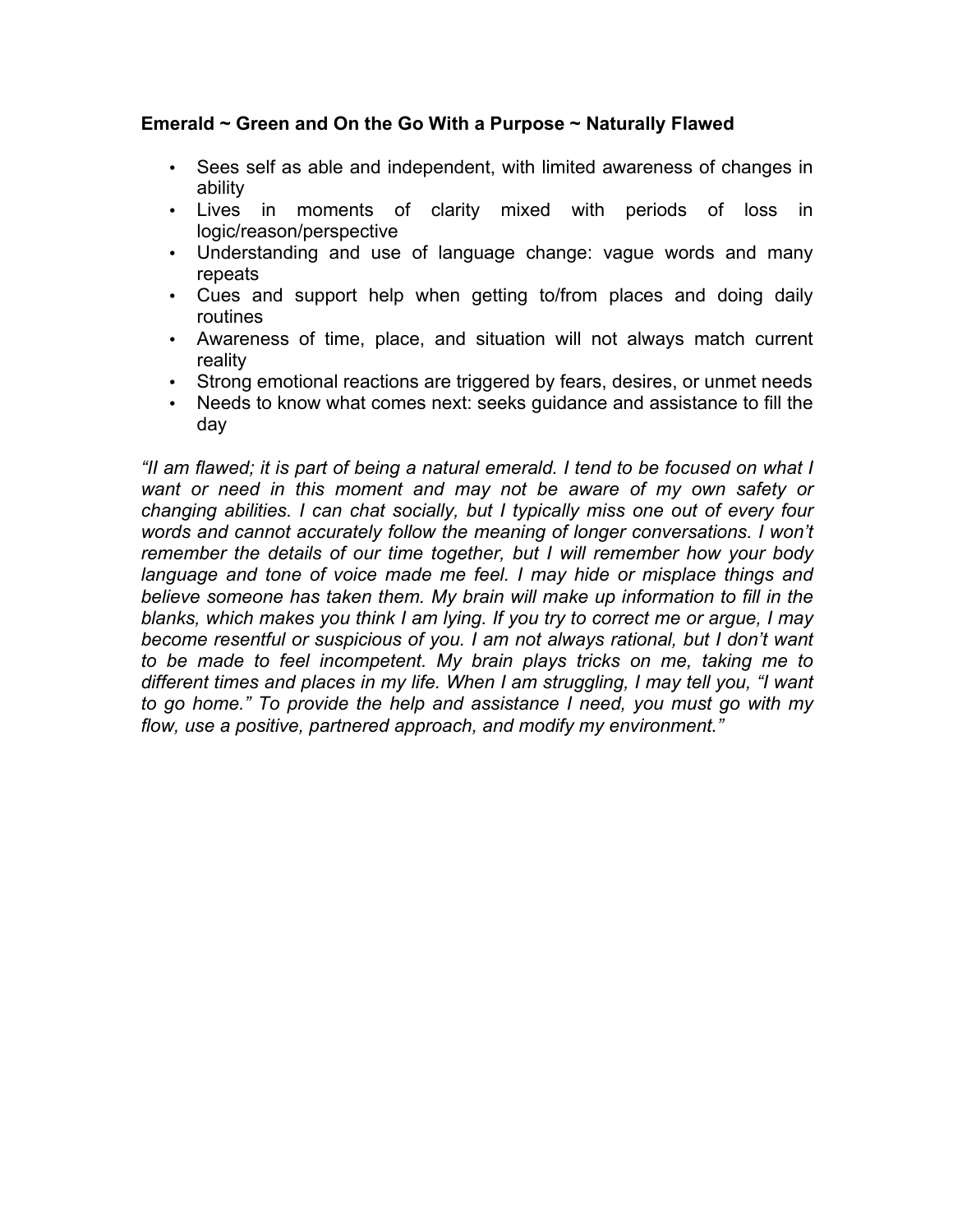#### **Amber ~ Caught in a Moment of Time ~ Caution Required**

- Focused on sensation: seeks to satisfy desires and tries to avoid what is disliked
- Environment can drive actions and reactions without awareness of safety
- Visual abilities are limited: focus is on pieces or parts, not the whole picture
- What happens to or around an Amber, may cause strong and surprising reactions
- Enters others' space and crosses boundaries attempting to meet own needs
- Has periods of intense activity: may be very curious or repetitive with objects or actions
- Care is refused or seen as threatening, due to differences in perspective and ability

*"Like a particle trapped in an amber, I am caught in a moment of time. It may surprise you to see how I take in the world around me. I may not know you or see you as a whole person. I react to you based on how you look, sound, move, smell, and respond to me. I like to do simple tasks over and over and may need to repeatedly move and touch, smell, taste, take or tear items apart. While it may exhaust or frustrate you, it soothes me. I don't recognize danger; you will have to safeguard my environment. I'm intolerant to discomfort because my mouth, hands, feet, and genitalia are highly sensitive due to changes in my nervous system. Therefore, activities like eating, taking medication, mouth care, bathing, dressing, and toileting may distress me. Please notice my reaction and stop if I am resisting. I can't help myself, and one or both of us may get hurt emotionally*  and/or physically. If this happens, wait a few minutes, connect with me, and try a *different approach; possibly substituting one area of focus for another."*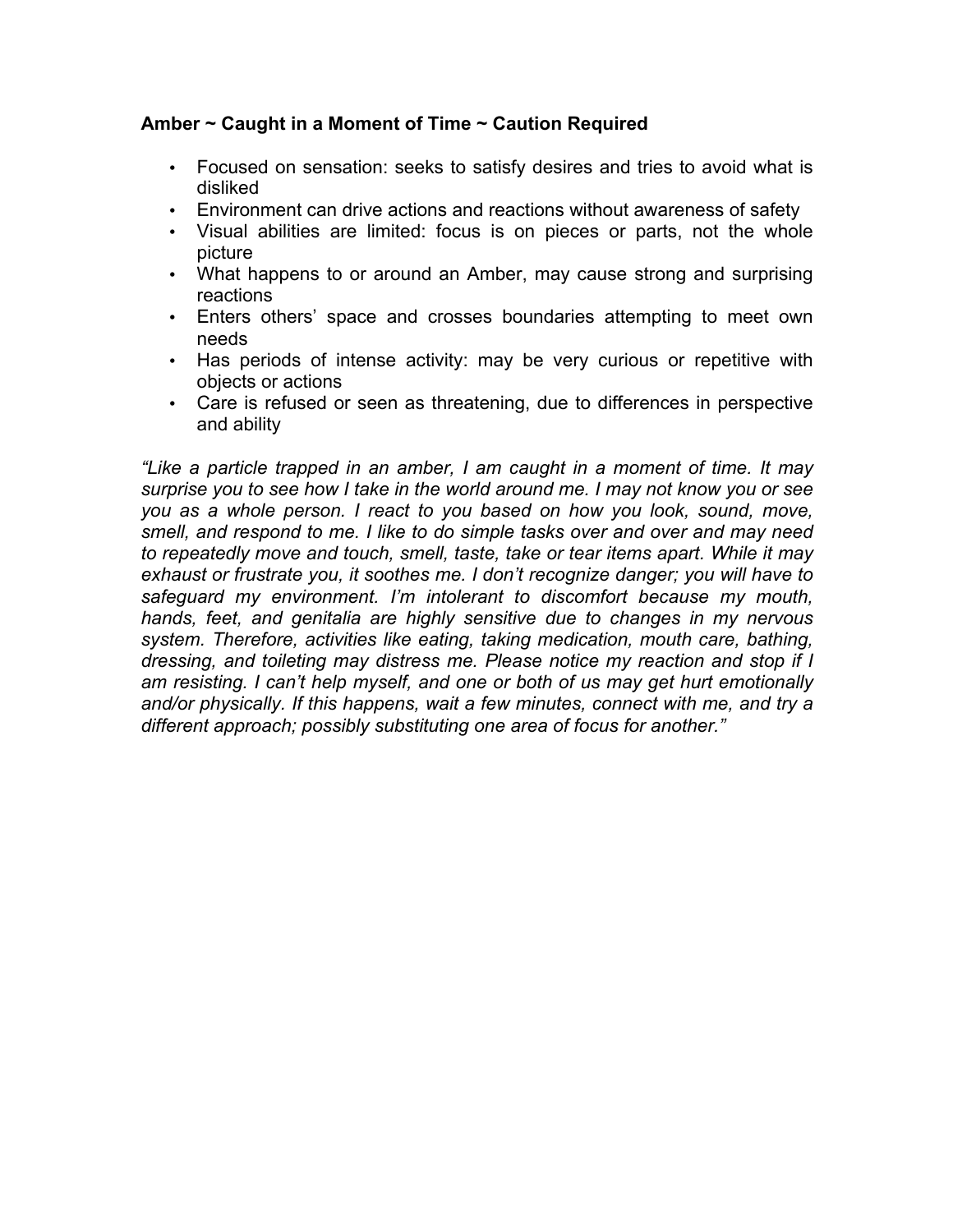#### **Ruby ~ Deep and Strong in Color ~ Others Stop Seeing What is Possible**

- Makes use of rhythm: can usually sing, hum, pray, sway, rock, clap, and dance
- When moving can't stop; when stopped can't get moving: needs guidance and help
- Big, strong movements are possible, while skilled abilities are being lost
- Danger exists due to limited abilities combined with automatic actions or reactions
- Tends to miss subtle hints, but gets magnified facial expressions and voice rhythms
- Can mimic actions or motions, but will struggle to understand instructions/gestures
- Able to pick up and hold objects, and yet not know what to do with them

*"As the deep red of a ruby masks detail, my obvious losses make my remaining abilities harder to notice. Although my fine motor skills have become very limited, remember that I am able to move and do simple things with my hands. You will need to anticipate, identify, and respond to all of my needs, even though I may not be aware of them. Plan to create a supportive environment, help with the details of care, and structure my day. Just as a crossing guard directs traffic, you will need to guide my movements and transitions. I can rarely stop or start on my own and switching gears is a challenge. Move with me first, then use your body to show me what you want me to do next, going one step at a time. Hand-under-Hand™ assistance helps me to feel safe and secure and to know what to do. Danger is part of my life, due to losses in visual skills, chewing abilities, balance, and coordination. You can reduce the risks to me, but not eliminate them. I can still have moments of joy when you are able to provide what gives me pleasure."*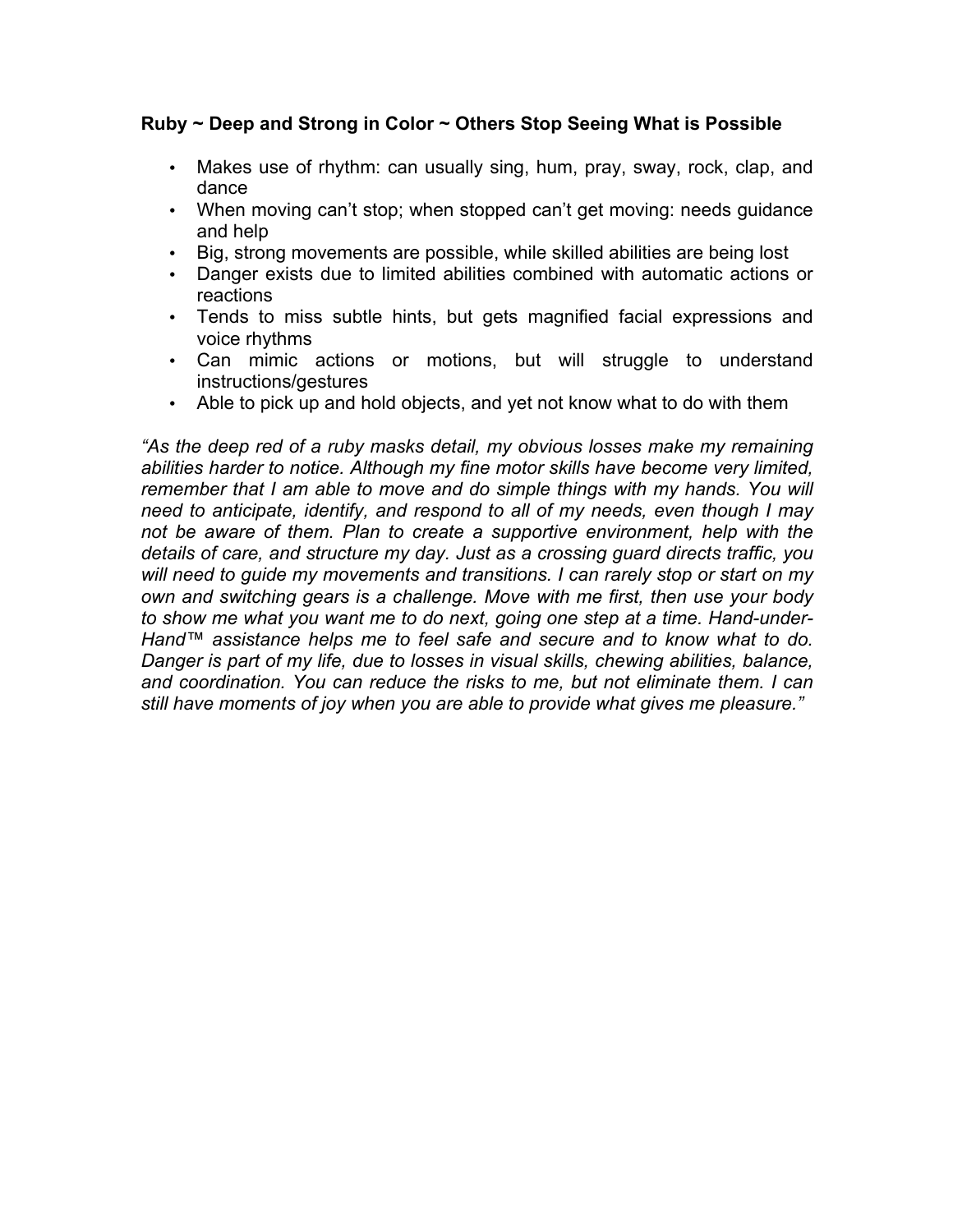## **Pearl ~ Hidden Within a Shell ~ Beautiful Moments to Behold**

- Will frequently recognize familiar touches, voices, faces, aromas, and tastes
- Personhood survives, although all other capabilities are minimal
- Understanding input takes time: go slow and simplify for success
- In care, first get connected by offering comfort then use careful and caring touch
- Changes in the body are profound: weight loss, immobility, systems are failing
- As protective reflexes are lost, breathing, swallowing, and moving will be difficult
- Care partners benefit from learning the art of letting go rather than simply giving up

*"While hidden like a pearl in an oyster shell, I will still have moments when I become alert and responsive. I am near the end of my life. Moments of connection create a sense of wholeness and value between us. Use our time together not just to provide care, but to comfort and connect with me. To help me complete life well, it's important to honor my personhood when making medical or care decisions; please don't talk about me as though I am not still here. I respond best to familiar voices and gentle rhythmic movements. I am ruled by reflexes and will startle easily. My brain is losing its ability to control and heal my body. Be prepared to see me having difficulty breathing or swallowing. My body may no longer desire food and drink as I prepare to leave this life. I may not be able to stop living without permission from you. Your greatest gift at this time in my life is to let me know that it is okay to go."* 

Taken directly from:

Snow, T. (2018). The Gems: Brain Change Model. Retrieved from: http://teepasnow.com/events/teepas-gems/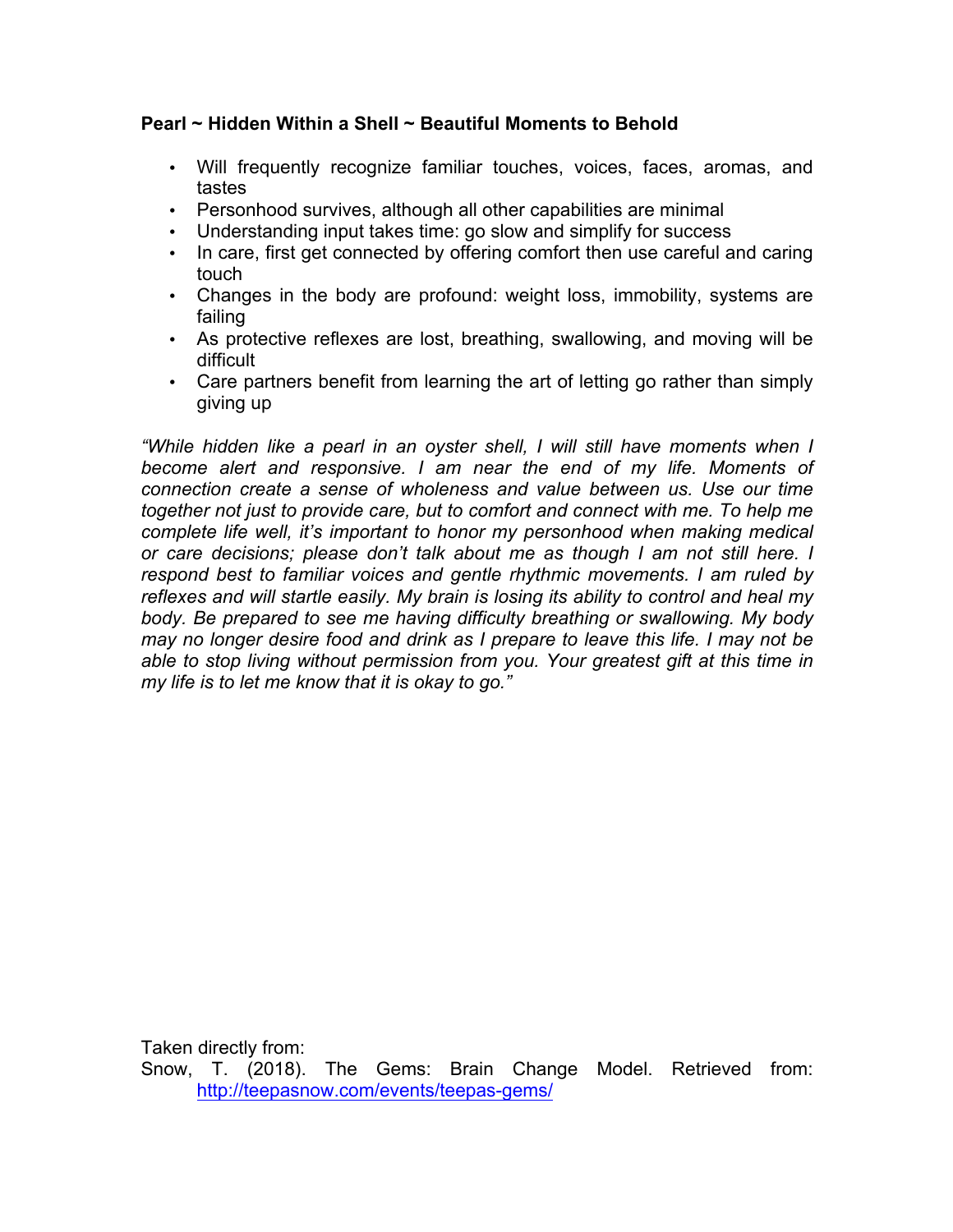## **Triggers of Catastrophic Reactions**

- Environmental
	- o Stimulation
	- o Familiarity with environment
	- o Lighting
- Internal
	- o Medication side effects
	- o Depression
	- o Fear
	- o Confusion
	- o Dependency
	- o Loss of control
	- o Frustration
- Caregiver
	- o Are you comfortable and familiar with the caregiver?
	- o How much assistance are you offering?
	- o Are you paying attention to their desired routines and preferences? (Age and gender can be a potential cause for reaction)
	- o Are you maintaining dignity and respect for the individual?

## **General tips for Preventing Catastrophic Reactions:**

- $\div$  Feelings remain intact even though memories and skills decline.
- $\div$  Caregiving should be a shared process
- $\cdot$  Do not discount the person's new reality; simply address their feelings that they are experiencing.
- ◆ Nourish the soul- love and support
- $\div$  Give cues and allow plenty of time for response
- v Consider the four "F's" for environment: friendly, familiar, functional, forgiving
- \* Consider also the four "S's" for environment: space, sensation, surfaces, and social experiences

## **Defusing a Catastrophic Reaction**

SPACE- limit the number of people that address the reaction APPROACH

REALITY- enter their reality

FEELINGS- fidgeting, pacing, shouting, and singing are all key cues to notice TRIGGERS- chronic pain can be a trigger

COMMUNICATION- low tone of voice; short, simple commands

RE-APPROACH- if there is no potential of harm, step away and give them 10-15 minutes or time to finish an activity if they have started on a new activity already REASSURE/REFOCUS- engage in activity, offer a snack or drink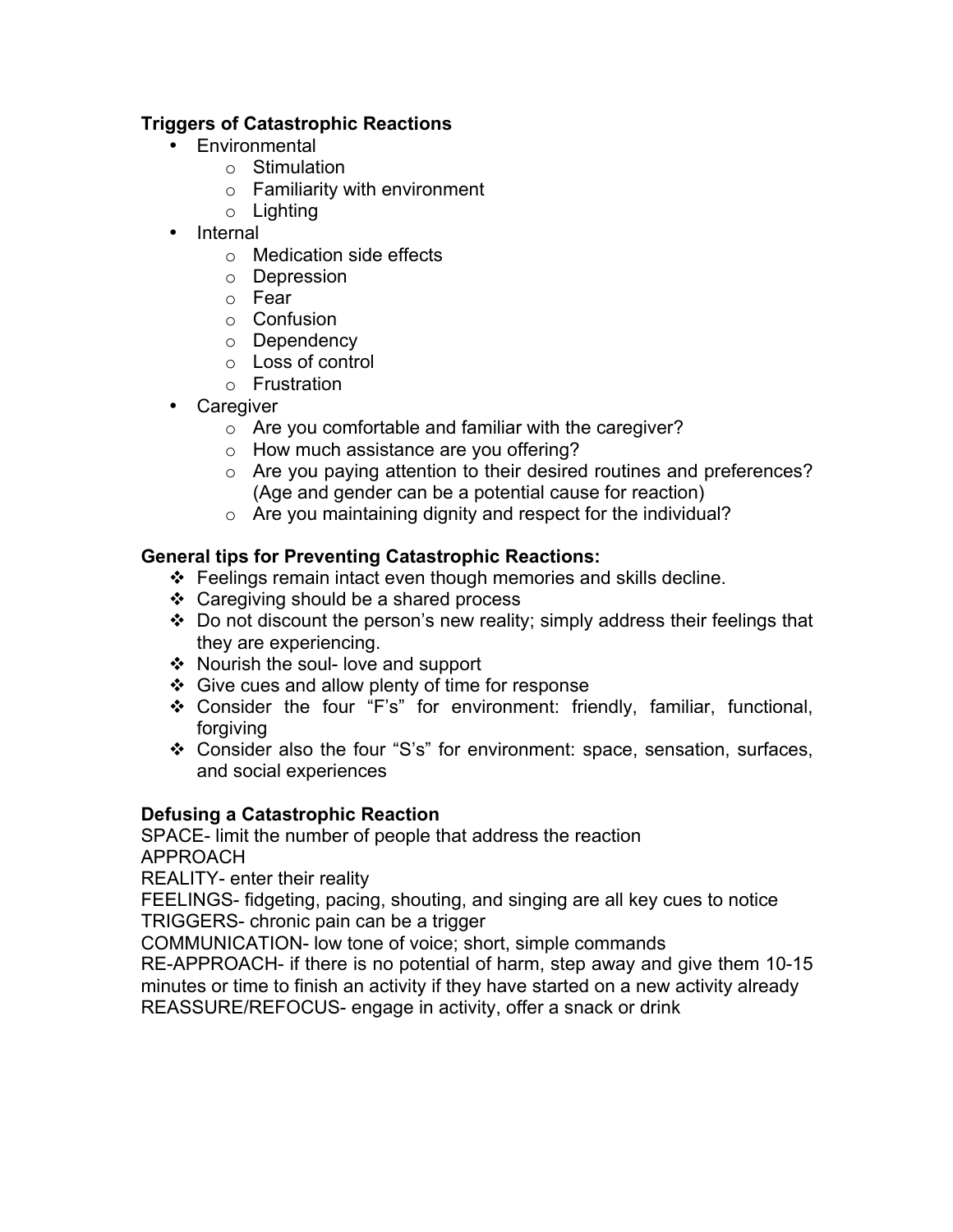## **Meaningful Activities**

#1: Productive Activity (Work)

- Cooking/baking
- Gardening
- Laundry

#2: Leisure Activity

- Music
- Reading the newspaper
- Puzzles

#3: Self-Care Activity

- Brushing teeth
- Toileting
- Dressing
- Showering

#4: Rest and Relaxation Activity

- Spiritual renewal
- Personality preferences, ex. Time to themselves if introverted

\*\*As a caregiver you need to be aware of these for your loved one as well as yourself.

Snow,Teepa. (2018). Meaningful Activities. Retrieved from:

http://teepasnow.com/resources/teepa-tips-videos/meaningful-activities/

#### **General tips during activities:**

- $\cdot$  Use step-by-step instruction with demonstration
- $\div$  Keep it simple
- $\div$  Let them be as independent as possible and do all they can no matter how long it takes~ BE PATIENT
- $\div$  Do not be upset with the person; be upset with the disease.
- $\div$  Repetition is key
- $\div$  Explain exactly what you are doing, especially during self-care activities.
- $\div$  Allow and encourage self-expression activities
- $\div$  Use previous interests to engage in activity
- $\div$  Connect with others through activity
- $\div$  Stimulating activities that stir memory are good activities
- $\div$  Help them feel productive!